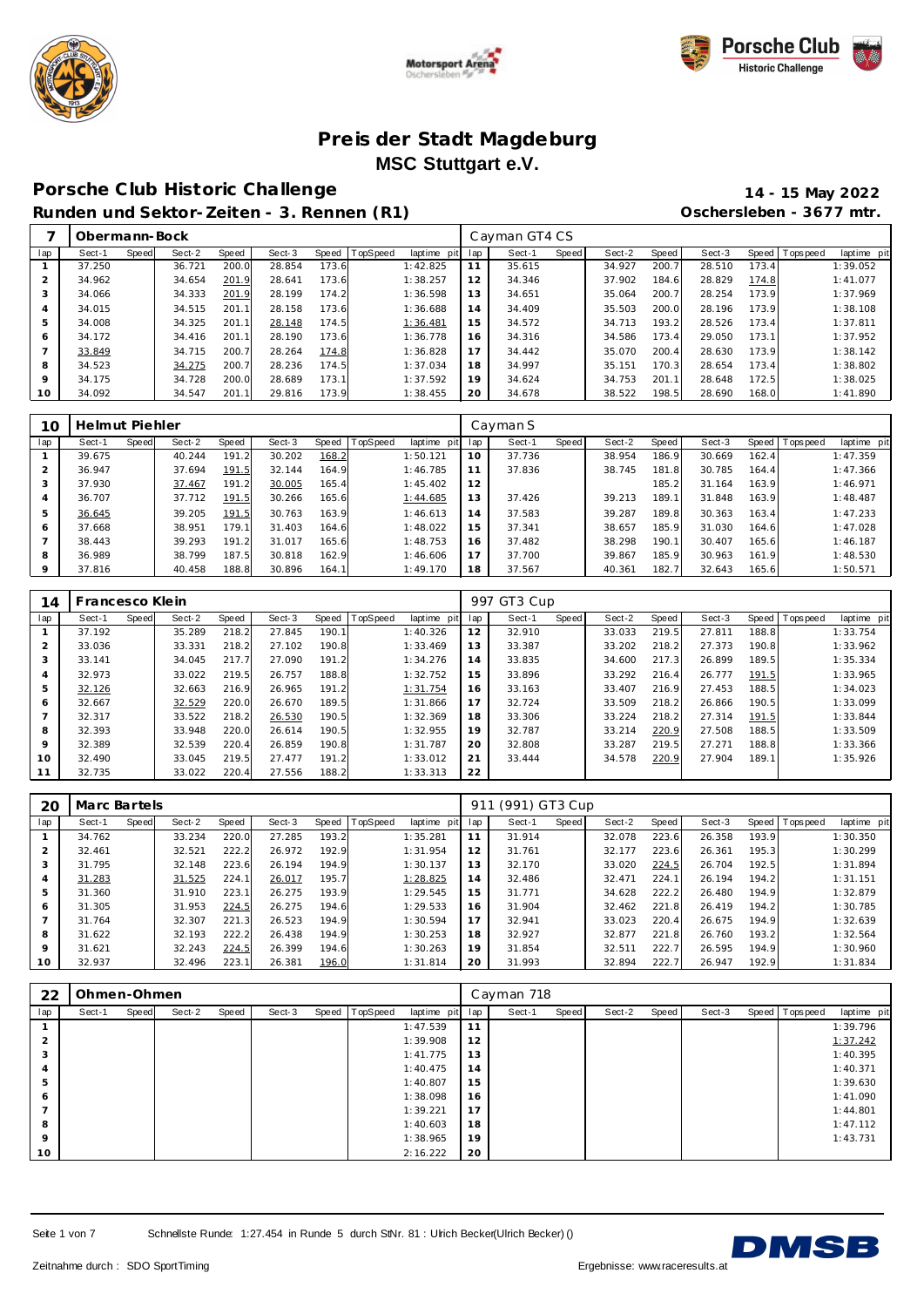





# **Porsche C lub Historic Challenge 14 - 15 May 2022**

**Runden und Sektor-Zeiten - 3. Rennen (R1) Oschersleben - 3677 mtr.**

| 23             | Arne Bast |       |        |       |        |       |          |             |     | 993 RS |       |        |       |        |       |                |             |
|----------------|-----------|-------|--------|-------|--------|-------|----------|-------------|-----|--------|-------|--------|-------|--------|-------|----------------|-------------|
| lap            | Sect-1    | Speed | Sect-2 | Speed | Sect-3 | Speed | TopSpeed | laptime pit | lap | Sect-1 | Speed | Sect-2 | Speed | Sect-3 |       | Speed Topspeed | laptime pit |
|                | 39.431    |       | 40.509 | 194.6 | 30.080 | 165.6 |          | 1:50.020    | 11  | 36.536 |       | 35.975 | 195.3 | 28.948 | 165.6 |                | 1:41.459    |
| $\overline{2}$ | 35.724    |       | 36.056 | 194.9 | 29.353 | 165.4 |          | 1:41.133    | 12  | 35.296 |       | 35.420 | 194.9 | 28.637 | 168.5 |                | 1:39.353    |
| 3              | 35.366    |       | 36.042 | 194.9 | 28.913 | 168.8 |          | 1:40.321    | 13  | 35.751 |       | 35.989 | 195.7 | 29.177 | 165.4 |                | 1:40.917    |
| 4              | 35.409    |       | 35.810 | 194.9 | 29.308 | 165.6 |          | 1:40.527    | 14  | 35.161 |       | 38.421 | 195.3 | 28.862 | 167.7 |                | 1:42.444    |
| 5              | 35.641    |       | 36.353 | 195.3 | 29.366 | 164.9 |          | 1:41.360    | 15  | 36.149 |       | 36.351 | 195.7 | 29.908 | 166.2 |                | 1:42.408    |
| 6              | 35.624    |       | 36.770 | 192.9 | 29.277 | 166.7 |          | 1:41.671    | 16  | 35.944 |       | 36.975 | 183.4 | 31.167 | 164.9 |                | 1:44.086    |
|                | 36.452    |       | 36.565 | 192.9 | 31.543 | 165.1 |          | 1:44.560    | 17  | 35.323 |       | 37.720 | 187.2 | 29.419 | 168.0 |                | 1:42.462    |
| 8              | 35.729    |       | 36.486 | 182.1 | 30.264 | 165.4 |          | 1:42.479    | 18  | 35.696 |       | 37.472 | 180.6 | 30.827 | 165.4 |                | 1:43.995    |
| 9              | 36.746    |       | 37.916 | 192.9 | 30.767 | 167.4 |          | 1:45.429    | 19  | 36.741 |       | 36.142 | 186.5 | 31.508 | 153.0 |                | 1:44.391    |
| 10             | 36.011    |       | 37.494 | 194.6 | 29.271 | 164.4 |          | 1:42.776    | 20  |        |       |        |       |        |       |                |             |

| 27             | Mario Meister |       |        |       |        |       |                |             | 911 | (991) GT3 Cup |       |        |       |        |       |                 |             |
|----------------|---------------|-------|--------|-------|--------|-------|----------------|-------------|-----|---------------|-------|--------|-------|--------|-------|-----------------|-------------|
| lap            | Sect-1        | Speed | Sect-2 | Speed | Sect-3 |       | Speed TopSpeed | laptime pit | lap | Sect-1        | Speed | Sect-2 | Speed | Sect-3 |       | Speed Tops peed | laptime pit |
|                | 35.969        |       | 33.727 | 218.6 | 27.348 | 190.8 |                | 1:37.044    | 12  | 32.021        |       | 34.079 | 219.5 | 27.370 | 193.5 |                 | 1:33.470    |
| $\overline{2}$ | 32.586        |       | 32.522 | 218.6 | 27.021 | 190.5 |                | 1:32.129    | 13  | 32.052        |       | 32.424 | 218.2 | 26.946 | 191.8 |                 | 1:31.422    |
| 3              | 32.405        |       | 32.539 | 219.1 | 27.051 | 191.2 |                | 1:31.995    | 14  | 32.046        |       | 32.294 | 216.4 | 26.544 | 193.2 |                 | 1:30.884    |
| $\overline{4}$ | 31.923        |       | 32.195 | 220.0 | 26.580 | 191.5 |                | 1:30.698    | 15  | 32.023        |       | 33.234 | 215.6 | 27.054 | 192.5 |                 | 1:32.311    |
| 5              | 32.264        |       | 32.198 | 218.2 | 26.903 | 191.2 |                | 1:31.365    | 16  | 32.207        |       | 32.708 | 216.0 | 26.858 | 192.5 |                 | 1:31.773    |
| 6              | 32.194        |       | 32.317 | 219.5 | 26.911 | 190.8 |                | 1:31.422    | 17  | 32.397        |       | 32.714 | 218.2 | 26.782 | 192.5 |                 | 1:31.893    |
| $\overline{ }$ | 32.068        |       | 34.297 | 210.9 | 27.945 | 189.8 |                | 1:34.310    | 18  | 32.042        |       | 33.335 | 218.2 | 27.414 | 192.5 |                 | 1:32.791    |
| 8              | 32.422        |       | 32.574 | 216.4 | 26.328 | 193.2 |                | 1:31.324    | 19  | 33.398        |       | 33.943 | 217.3 | 27.127 | 192.2 |                 | 1:34.468    |
| 9              | 32.599        |       | 32.279 | 218.2 | 27.019 | 188.8 |                | 1:31.897    | 20  | 32.906        |       | 33.255 | 218.2 | 27.681 | 191.2 |                 | 1:33.842    |
| 10             | 32.615        |       | 32.411 | 217.3 | 26.472 | 192.5 |                | 1:31.498    | 21  | 32.694        |       | 33.264 | 219.1 | 27.530 | 192.5 |                 | 1:33.488    |
| 11             | 32.269        |       | 33.340 | 217.3 | 27.444 | 191.8 |                | 1:33.053    | 22  |               |       |        |       |        |       |                 |             |

| 31      |        |       | Markus Karl Majer |       |        |       |          |             | 911 | (991) GT3 Cup |       |        |       |        |       |                |             |
|---------|--------|-------|-------------------|-------|--------|-------|----------|-------------|-----|---------------|-------|--------|-------|--------|-------|----------------|-------------|
| lap     | Sect-1 | Speed | Sect-2            | Speed | Sect-3 | Speed | TopSpeed | laptime pit | lap | Sect-1        | Speed | Sect-2 | Speed | Sect-3 |       | Speed Topspeed | laptime pit |
|         | 39.390 |       | 42.077            | 178.2 | 30.410 | 184.0 |          | 1:51.877    | 10  | 38.263        |       | 39.721 | 139.0 | 32.530 | 175.0 |                | 1:50.514    |
| 2       | 36.668 |       | 37.810            | 185.2 | 31.745 | 185.6 |          | 1:46.223    | 11  | 37.458        |       | 39.632 | 193.2 | 30.824 | 182.4 |                | 1:47.914    |
| 3       | 36.612 |       | 37.029            | 199.3 | 30.414 | 184.9 |          | 1:44.055    | 12  | 38.550        |       | 39.739 | 171.7 | 31.542 | 169.8 |                | 1:49.831    |
| 4       | 35.956 |       | 37.581            | 194.2 | 30.469 | 184.6 |          | 1:44.006    | 13  | 38.330        |       | 39.145 | 173.4 | 32.649 | 178.8 |                | 1:50.124    |
| 5       | 36.719 |       | 38.986            | 178.8 | 31.624 | 153.8 |          | 1:47.329    | 14  | 38.330        |       | 41.268 | 185.6 | 31.533 | 177.9 |                | 1:51.131    |
| 6       | 39.606 |       | 39.299            | 175.0 | 31.776 | 167.2 |          | 1:50.681    | 15  | 37.622        |       | 41.255 | 168.2 | 33.289 | 172.5 |                | 1:52.166    |
|         | 40.062 |       | 40.660            | 179.1 | 31.520 | 182.4 |          | 1:52.242    | 16  | 38.223        |       | 39.408 | 164.1 | 32.490 | 157.9 |                | 1:50.121    |
| 8       | 38.134 |       | 38.642            | 186.5 | 31.380 | 172.2 |          | 1:48.156    | 17  | 41.740        |       | 40.544 | 155.8 | 34.171 | 162.9 |                | 1:56.455    |
| $\circ$ | 38.321 |       | 40.268            | 188.8 | 31.246 | 173.4 |          | 1:49.835    | 18  | 38.279        |       | 39.344 | 178.5 | 31.697 | 173.4 |                | 1:49.320    |

| 33  |        |       | Christian Kindsmüller |       |        |       |                |             | 911 | (991) GT3 Cup |       |        |       |        |       |                |             |
|-----|--------|-------|-----------------------|-------|--------|-------|----------------|-------------|-----|---------------|-------|--------|-------|--------|-------|----------------|-------------|
| lap | Sect-1 | Speed | Sect-2                | Speed | Sect-3 |       | Speed TopSpeed | laptime pit | lap | Sect-1        | Speed | Sect-2 | Speed | Sect-3 |       | Speed Topspeed | laptime pit |
|     | 35.614 |       | 33.888                | 220.4 | 27.142 | 191.8 |                | 1:36.644    | 12  | 31.791        |       | 32.919 | 222.7 | 26.522 | 196.0 |                | 1:31.232    |
| 2   | 32.292 |       | 32.846                | 222.2 | 26.866 | 192.9 |                | 1:32.004    | 13  | 31.918        |       | 32.818 | 222.7 | 26.308 | 195.7 |                | 1:31.044    |
| 3   | 31.965 |       | 32.468                | 222.7 | 26.568 | 194.9 |                | 1:31.001    | 14  | 32.129        |       | 32.447 | 224.1 | 27.035 | 194.2 |                | 1:31.611    |
| 4   | 32.229 |       | 32.347                | 222.7 | 26.443 | 194.9 |                | 1:31.019    | 15  | 32.122        |       | 32.930 | 221.3 | 26.870 | 195.3 |                | 1:31.922    |
| 5   | 32.080 |       | 32.319                | 222.2 | 26.231 | 193.9 |                | 1:30.630    | 16  | 32.751        |       | 32.913 | 220.9 | 26.983 | 194.6 |                | 1:32.647    |
| 6   | 31.559 |       | 32.640                | 222.7 | 26.337 | 195.3 |                | 1:30.536    | 17  | 32.204        |       | 32.925 | 222.2 | 27.054 | 195.3 |                | 1:32.183    |
|     | 32.038 |       | 33.577                | 221.3 | 26.643 | 194.2 |                | 1:32.258    | 18  | 33.580        |       | 32.905 | 222.7 | 26.856 | 195.7 |                | 1:33.341    |
| 8   | 32.022 |       | 32.795                | 221.8 | 26.368 | 194.6 |                | 1:31.185    | 19  | 32.533        |       | 33.871 | 220.4 | 26.695 | 196.4 |                | 1:33.099    |
| 9   | 32.402 |       | 33.204                | 222.2 | 27.013 | 193.9 |                | 1:32.619    | 20  | 32.240        |       | 32.857 | 223.1 | 26.792 | 196.7 |                | 1:31.889    |
| 10  | 32.088 |       | 32.889                | 220.9 | 26.785 | 195.7 |                | 1:31.762    | 21  | 32.491        |       | 33.544 | 222.7 | 27.115 | 194.2 |                | 1:33.150    |
| 11  | 31.871 |       | 33.190                | 221.8 | 27.298 | 191.8 |                | 1:32.359    | 22  |               |       |        |       |        |       |                |             |

| 34             | Boris Hartl |       |        |       |        |       |          |             |     | 997 GT3 |       |        |       |        |       |           |             |
|----------------|-------------|-------|--------|-------|--------|-------|----------|-------------|-----|---------|-------|--------|-------|--------|-------|-----------|-------------|
| lap            | Sect-1      | Speed | Sect-2 | Speed | Sect-3 | Speed | TopSpeed | laptime pit | lap | Sect-1  | Speed | Sect-2 | Speed | Sect-3 | Speed | Tops peed | laptime pit |
|                | 39.517      |       | 39.862 | 187.8 | 30.723 | 171.7 |          | 1:50.102    | 10  |         |       |        | 201.5 | 30.255 | 174.5 |           | 1:46.079    |
| $\overline{2}$ | 36.649      |       | 37.237 | 200.4 | 30.160 | 173.4 |          | 1:44.046    | 11  |         |       |        | 192.2 | 31.532 | 172.2 |           | 1:50.643    |
| 3              | 36.573      |       | 37.934 | 198.5 | 30.183 | 176.8 |          | 1:44.690    | 12  |         |       |        | 195.3 | 30.862 | 174.8 |           | 1:46.722    |
| 4              |             |       |        | 200.0 | 30.709 | 174.5 |          | 1:44.644    | 13  |         |       |        | 195.7 | 30.757 | 165.4 |           | 1:46.426    |
| 5              |             |       |        | 197.8 | 31.101 | 172.2 |          | 1:44.915    | 14  |         |       |        | 196.7 | 32.180 | 166.9 |           | 1:46.832    |
| 6              |             |       |        | 196.4 | 30.479 | 174.2 |          | 1:46.024    | 15  |         |       |        | 198.9 | 31.664 | 165.6 |           | 1:47.694    |
|                | 36.625      |       | 38.886 | 196.4 | 32.094 | 168.5 |          | 1:47.605    | 16  |         |       |        | 200.7 | 30.311 | 170.6 |           | 1:45.486    |
| 8              |             |       |        | 198.2 | 30.473 | 174.8 |          | 1:47.860    | 17  | 37.574  |       | 38.455 | 196.0 | 30.631 | 168.8 |           | 1:46.660    |
| $\circ$        |             |       |        | 200.0 | 30.519 | 174.2 |          | 1:45.676    | 18  |         |       |        | 197.4 | 30.668 | 166.7 |           | 1:46.566    |

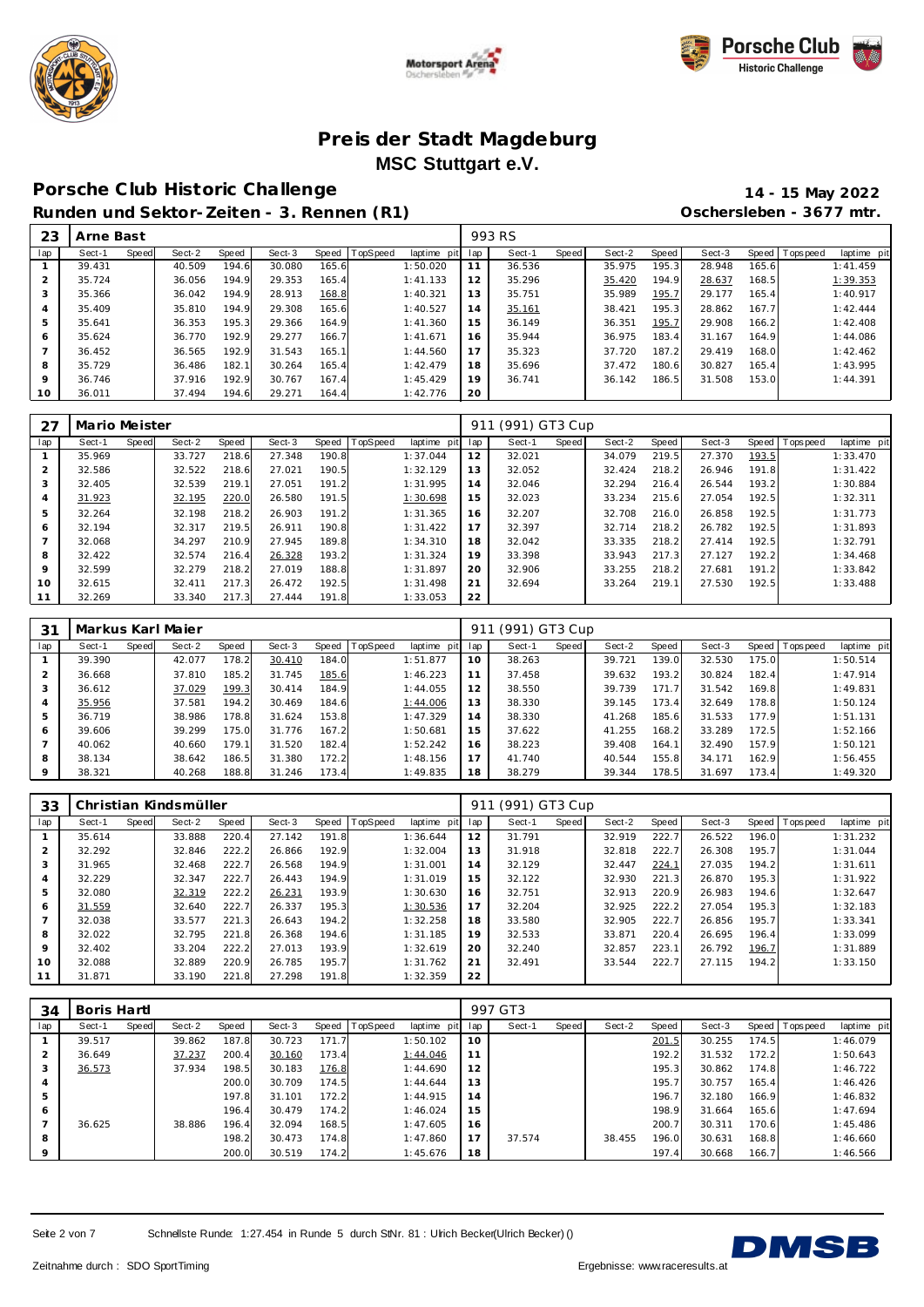





#### **Porsche C lub Historic Challenge 14 - 15 May 2022**

**Runden und Sektor-Zeiten - 3. Rennen (R1) Oschersleben - 3677 mtr.**

| 36  | Mario Buchmann |       |        |       |        |       |                |             | 911 | (991) GT3 Cup |       |        |       |        |       |                 |             |
|-----|----------------|-------|--------|-------|--------|-------|----------------|-------------|-----|---------------|-------|--------|-------|--------|-------|-----------------|-------------|
| lap | Sect-1         | Speed | Sect-2 | Speed | Sect-3 |       | Speed TopSpeed | laptime pit | lap | Sect-1        | Speed | Sect-2 | Speed | Sect-3 |       | Speed Tops peed | laptime pit |
|     | 35.509         |       | 33.145 | 218.6 | 26.917 | 191.8 |                | 1:35.571    | 12  | 31.940        |       | 32.250 | 219.1 | 26.239 | 193.9 |                 | 1:30.429    |
| 2   | 32.404         |       | 32.087 | 222.7 | 26.384 | 193.2 |                | 1:30.875    | 13  | 32.092        |       | 33.081 | 220.4 | 26.354 | 193.2 |                 | 1:31.527    |
| 3   | 31.668         |       | 31.878 | 223.1 | 25.646 | 194.2 |                | 1:29.192    | 14  | 32.159        |       | 32.828 |       | 26.474 | 191.2 |                 | 1:31.461    |
| 4   | 31.293         |       | 31.617 | 221.3 | 25.738 | 195.7 |                | 1:28.648    | 15  | 31.719        |       | 34.134 | 217.7 | 26.300 | 192.5 |                 | 1:32.153    |
| 5   | 31.518         |       | 32.004 | 220.4 | 25.897 | 193.5 |                | 1:29.419    | 16  | 31.817        |       | 32.109 | 220.4 | 26.396 | 194.2 |                 | 1:30.322    |
| 6   | 31.856         |       | 32.093 | 221.8 | 26.210 | 196.4 |                | 1:30.159    | 17  | 32.795        |       | 32.902 | 220.9 | 26.420 | 194.2 |                 | 1:32.117    |
|     | 31.969         |       | 32.920 | 211.4 | 26.007 | 193.9 |                | 1:30.896    | 18  | 32.179        |       | 33.118 | 219.1 | 26.628 | 193.5 |                 | 1:31.925    |
| 8   | 31.765         |       | 32.260 | 219.5 | 26.311 | 194.2 |                | 1:30.336    | 19  | 31.932        |       | 33.005 | 220.4 | 26.782 | 196.0 |                 | 1:31.719    |
| 9   | 31.887         |       | 32.056 | 222.2 | 26.409 | 194.2 |                | 1:30.352    | 20  | 32.395        |       | 32.815 | 223.6 | 27.219 | 191.8 |                 | 1:32.429    |
| 10  | 32.681         |       | 32.836 | 220.4 | 26.380 | 192.9 |                | 1:31.897    | 21  | 33.048        |       | 32.979 |       | 26.629 | 192.2 |                 | 1:32.656    |
|     | 32.006         |       | 31.879 | 218.6 | 26.242 | 194.2 |                | 1:30.127    | 22  |               |       |        |       |        |       |                 |             |

| 38      |        |       | Krombach-Gregor |       |        |                |             |             | Cayman GT4 CS |       |        |       |        |                   |             |
|---------|--------|-------|-----------------|-------|--------|----------------|-------------|-------------|---------------|-------|--------|-------|--------|-------------------|-------------|
| lap     | Sect-1 | Speed | Sect-2          | Speed | Sect-3 | Speed TopSpeed | laptime pit | lap         | Sect-1        | Speed | Sect-2 | Speed | Sect-3 | Speed   Tops peed | laptime pit |
|         |        |       |                 |       |        |                | 1:46.425    | $1^{\circ}$ |               |       |        |       |        |                   | 1:38.133    |
|         |        |       |                 |       |        |                | 1:37.750    | 12          |               |       |        |       |        |                   | 1:40.060    |
|         |        |       |                 |       |        |                | 1:35.417    | 13          |               |       |        |       |        |                   | 1:37.634    |
|         |        |       |                 |       |        |                | 1:35.254    | 14          |               |       |        |       |        |                   | 1:37.497    |
| 5       |        |       |                 |       |        |                | 1:35.280    | 15          |               |       |        |       |        |                   | 1:36.797    |
| 6       |        |       |                 |       |        |                | 1:36.979    | 16          |               |       |        |       |        |                   | 1:36.576    |
|         |        |       |                 |       |        |                | 1:37.699    | 17          |               |       |        |       |        |                   | 1:36.670    |
| 8       |        |       |                 |       |        |                | 1:37.726    | 18          |               |       |        |       |        |                   | 1:36.526    |
| $\circ$ |        |       |                 |       |        |                | 1:35.394    | 19          |               |       |        |       |        |                   | 1:38.906    |
| 10      |        |       |                 |       |        |                | 1:38.421    | 20          |               |       |        |       |        |                   | 1:37.919    |

| 41             | Olaf Busse |       |        |       |        |       |          |             |     | Cayman GT4 |       |        |       |        |       |                   |             |
|----------------|------------|-------|--------|-------|--------|-------|----------|-------------|-----|------------|-------|--------|-------|--------|-------|-------------------|-------------|
| lap            | Sect-1     | Speed | Sect-2 | Speed | Sect-3 | Speed | TopSpeed | laptime pit | lap | Sect-1     | Speed | Sect-2 | Speed | Sect-3 |       | Speed   Tops peed | laptime pit |
|                | 38.707     |       | 38.973 | 198.5 | 28.954 | 173.9 |          | 1:46.634    | 11  | 34.776     |       | 35.879 | 201.1 | 29.048 | 173.1 |                   | 1:39.703    |
| $\overline{2}$ | 35.329     |       | 35.941 | 199.6 | 29.117 | 174.5 |          | 1:40.387    | 12  | 35.046     |       | 37.040 | 193.9 | 28.619 | 171.7 |                   | 1:40.705    |
| 3              | 35.198     |       | 35.787 | 200.7 | 28.638 | 174.8 |          | 1:39.623    | 13  | 35.055     |       | 36.209 | 193.9 | 28.756 | 174.5 |                   | 1:40.020    |
| 4              | 35.582     |       | 35.849 | 200.4 | 28.223 | 174.5 |          | 1:39.654    | 14  | 36.208     |       | 35.459 | 197.4 | 28.696 | 174.5 |                   | 1:40.363    |
| 5              | 34.982     |       | 35.520 | 201.1 | 28.558 | 173.6 |          | 1:39.060    | 15  | 34.937     |       | 35.868 | 200.4 | 28.544 | 172.8 |                   | 1:39.349    |
| 6              | 34.921     |       | 35.391 | 200.7 | 28.170 | 175.3 |          | 1:38.482    | 16  | 34.797     |       | 35.494 | 201.5 | 28.816 | 173.9 |                   | 1:39.107    |
|                | 35.059     |       | 35.455 | 200.7 | 28.194 | 173.4 |          | 1:38.708    | 17  | 35.503     |       | 35.206 | 200.4 | 29.108 | 172.5 |                   | 1:39.817    |
| 8              | 34.831     |       | 36.387 | 200.7 | 28.320 | 175.0 |          | 1:39.538    | 18  | 35.393     |       | 35.608 | 200.7 | 28.787 | 173.4 |                   | 1:39.788    |
| $\mathsf Q$    | 35.248     |       | 35.516 | 184.9 | 29.077 | 173.9 |          | 1:39.841    | 19  | 35.070     |       | 35.593 | 200.7 | 29.016 | 170.1 |                   | 1:39.679    |
| 10             | 34.829     |       | 35.127 | 200.0 | 28.449 | 174.2 |          | 1:38.405    | 20  |            |       |        |       |        |       |                   |             |

| 43             |        |       | homas Lindemann |       |        |       |                 |             |     | 997 GT3 R |       |        |       |        |       |                 |             |
|----------------|--------|-------|-----------------|-------|--------|-------|-----------------|-------------|-----|-----------|-------|--------|-------|--------|-------|-----------------|-------------|
| lap            | Sect-1 | Speed | Sect-2          | Speed | Sect-3 | Speed | <b>TopSpeed</b> | laptime pit | lap | Sect-1    | Speed | Sect-2 | Speed | Sect-3 |       | Speed Tops peed | laptime pit |
|                | 33.464 |       | 32.539          | 224.1 | 26.192 | 200.0 |                 | 1:32.195    | 12  | 31.971    |       | 32.169 | 223.1 | 26.324 | 197.8 |                 | 1:30.464    |
| $\overline{2}$ | 32.016 |       | 32.088          | 225.9 | 26.111 | 197.1 |                 | 1:30.215    | 13  | 32.214    |       | 32.535 | 224.5 | 26.518 | 195.3 |                 | 1:31.267    |
| 3              | 32.543 |       | 32.186          | 224.1 | 26.477 | 197.1 |                 | 1:31.206    | 14  | 32.060    |       | 32.230 | 222.7 | 26.454 | 196.4 |                 | 1:30.744    |
| 4              | 32.024 |       | 31.906          | 225.5 | 25.821 | 198.9 |                 | 1:29.751    | 15  | 32.008    |       | 36.000 | 225.0 | 26.347 | 197.4 |                 | 1:34.355    |
| 5              | 31.536 |       | 32.108          | 225.5 | 25.982 | 197.4 |                 | 1:29.626    | 16  | 31.973    |       | 32.362 | 224.1 | 25.844 | 199.6 |                 | 1:30.179    |
| 6              | 31.887 |       | 32.235          | 225.9 | 26.416 | 197.1 |                 | 1:30.538    | 17  | 32.322    |       | 33.347 | 227.8 | 26.485 | 198.2 |                 | 1:32.154    |
|                | 32.233 |       | 32.401          | 225.5 | 26.204 | 198.5 |                 | 1:30.838    | 18  | 32.623    |       | 33.730 | 223.1 | 26.272 | 199.3 |                 | 1:32.625    |
| 8              | 31.601 |       | 32.176          | 224.5 | 26.480 | 196.7 |                 | 1:30.257    | 19  | 31.760    |       | 32.220 | 225.9 | 26.910 | 195.3 |                 | 1:30.890    |
| $\circ$        | 31.769 |       | 32.263          | 225.5 | 26.219 | 197.4 |                 | 1:30.251    | 20  | 32.152    |       | 33.172 | 225.0 | 26.816 | 197.8 |                 | 1:32.140    |
| 10             | 32.977 |       | 33.108          | 225.0 | 26.255 | 197.1 |                 | 1:32.340    | 21  | 31.686    |       | 32.631 | 223.6 | 26.689 | 196.4 |                 | 1:31.006    |
| 11             | 31.749 |       | 32.037          | 225.5 | 26.299 | 195.3 |                 | 1:30.085    | 22  |           |       |        |       |        |       |                 |             |

| 45             | Julian Sixtus |              |        |       |        |       |                 |             |     | 997 GT3 Cup |       |        |       |        |       |                 |             |
|----------------|---------------|--------------|--------|-------|--------|-------|-----------------|-------------|-----|-------------|-------|--------|-------|--------|-------|-----------------|-------------|
| lap            | Sect-1        | <b>Speed</b> | Sect-2 | Speed | Sect-3 | Speed | <b>TopSpeed</b> | laptime pit | lap | Sect-1      | Speed | Sect-2 | Speed | Sect-3 |       | Speed Tops peed | laptime pit |
|                | 39.651        |              | 38.003 | 201.5 | 29.825 | 185.2 |                 | 1:47.479    | 11  | 35.209      |       | 35.167 | 213.4 | 31.997 | 185.6 |                 | 1:42.373    |
| 2              | 35.602        |              | 35.935 | 210.9 | 29.305 | 186.2 |                 | 1:40.842    | 12  | 35.642      |       | 37.881 | 210.1 | 28.965 | 185.2 |                 | 1:42.488    |
| 3              | 36.483        |              | 36.652 | 208.5 | 29.303 | 185.9 |                 | 1:42.438    | 13  | 36.972      |       | 35.127 | 213.0 | 28.998 | 188.2 |                 | 1:41.097    |
| 4              | 35.101        |              | 35.752 | 213.0 | 29.442 | 185.2 |                 | 1:40.295    | 14  | 35.181      |       | 36.283 | 173.6 | 33.295 | 158.4 |                 | 1:44.759    |
| 5              | 35.436        |              | 35.248 | 211.8 | 28.962 | 184.9 |                 | 1:39.646    | 15  | 36.426      |       | 38.101 | 213.0 | 28.878 | 187.2 |                 | 1:43.405    |
| 6              | 34.384        |              | 35.226 | 215.1 | 28.746 | 186.5 |                 | 1:38.356    | 16  | 44.357      |       | 54.983 | 118.2 | 33.998 | 184.3 |                 | 2:13.338    |
| $\overline{7}$ | 34.417        |              | 34.809 | 216.0 | 28.605 | 185.9 |                 | 1:37.831    | 17  | 37.319      |       | 38.934 | 211.8 | 29.266 | 186.9 |                 | 1:45.519    |
| 8              | 35.610        |              | 34.870 | 216.4 | 29.483 | 187.2 |                 | 1:39.963    | 18  | 36.438      |       | 36.335 | 164.9 | 32.076 | 184.6 |                 | 1:44.849    |
| 9              | 36.530        |              | 35.349 | 216.0 | 28.202 | 187.2 |                 | 1:40.081    | 19  | 36.094      |       | 36.095 | 213.4 | 30.705 | 185.6 |                 | 1:42.894    |
| 10             | 34.537        |              | 35.507 | 214.7 | 28.828 | 179.4 |                 | 1:38.872    | 20  |             |       |        |       |        |       |                 |             |

Seite 3 von 7 Schnellste Runde: 1:27.454 in Runde 5 durch StNr. 81 : Ulrich Becker(Ulrich Becker) ()

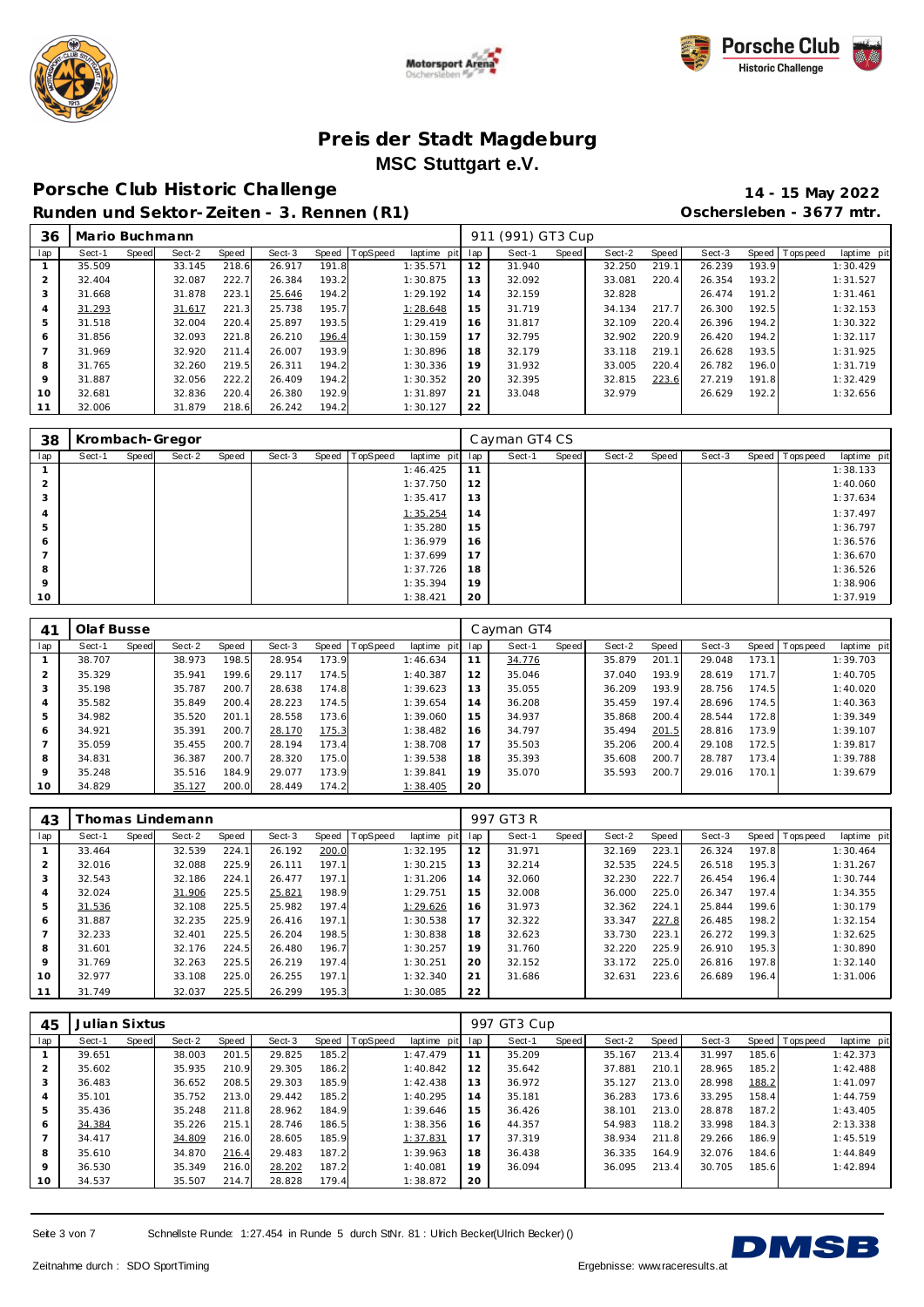





# **Porsche C lub Historic Challenge 14 - 15 May 2022**

**Runden und Sektor-Zeiten - 3. Rennen (R1) Oschersleben - 3677 mtr.**

| 47             | Wolfgang Bensch |       |        |       |        |       |                |             |     | 997 GT3 Cup |       |        |       |        |       |                |             |
|----------------|-----------------|-------|--------|-------|--------|-------|----------------|-------------|-----|-------------|-------|--------|-------|--------|-------|----------------|-------------|
| lap            | Sect-1          | Speed | Sect-2 | Speed | Sect-3 |       | Speed TopSpeed | laptime pit | lap | Sect-1      | Speed | Sect-2 | Speed | Sect-3 |       | Speed Topspeed | laptime pit |
|                | 39.846          |       | 39.941 | 203.4 | 29.992 | 187.8 |                | 1:49.779    | 11  | 33.878      |       | 36.009 | 201.5 | 30.329 | 189.5 |                | 1:40.216    |
| 2              | 35.141          |       | 35.271 | 203.0 | 28.972 | 190.8 |                | 1:39.384    | 12  | 34.689      |       | 35.654 | 214.3 | 29.736 | 188.5 |                | 1:40.079    |
| 3              | 35.116          |       | 36.579 | 201.1 | 29.450 | 189.5 |                | 1: 41.145   | 13  | 36.037      |       | 37.055 | 206.5 | 29.574 | 190.1 |                | 1:42.666    |
| 4              | 34.217          |       | 36.120 | 208.1 | 28.983 | 188.8 |                | 1:39.320    | 14  | 34.459      |       | 36.519 | 202.6 | 29.909 | 187.2 |                | 1:40.887    |
| 5              | 35.624          |       | 36.522 | 208.9 | 28.662 | 190.8 |                | 1:40.808    | 15  | 34.536      |       | 37.070 | 201.1 | 29.322 | 189.1 |                | 1:40.928    |
| 6              | 34.183          |       | 34.821 | 208.5 | 28.918 | 191.5 |                | 1:37.922    | 16  | 35.210      |       | 36.189 | 203.8 | 30.302 | 188.5 |                | 1:41.701    |
| $\overline{ }$ | 33.961          |       | 35.338 | 208.9 | 29.637 | 190.1 |                | 1:38.936    | 17  | 35.474      |       | 35.723 | 210.5 | 30.212 | 184.6 |                | 1: 41.409   |
| 8              | 34.041          |       | 35.645 | 207.3 | 29.523 | 187.2 |                | 1:39.209    | 18  | 35.224      |       | 35.877 | 209.7 | 31.385 | 180.3 |                | 1:42.486    |
| 9              | 35.596          |       | 36.087 | 211.8 | 29.059 | 190.5 |                | 1:40.742    | 19  | 35.013      |       | 36.221 | 204.9 | 30.785 | 190.5 |                | 1:42.019    |
| 10             | 33.876          |       | 35.460 | 208.5 | 30.144 | 189.5 |                | 1:39.480    | 20  |             |       |        |       |        |       |                |             |

| 49             | Heiko Neumann |       |        |       |        |       |                |             |     | 997 GT3 R |       |        |       |        |       |                 |             |
|----------------|---------------|-------|--------|-------|--------|-------|----------------|-------------|-----|-----------|-------|--------|-------|--------|-------|-----------------|-------------|
| lap            | Sect-1        | Speed | Sect-2 | Speed | Sect-3 |       | Speed TopSpeed | laptime pit | lap | Sect-1    | Speed | Sect-2 | Speed | Sect-3 |       | Speed Tops peed | laptime pit |
|                | 33.649        |       | 32.150 | 219.1 | 26.179 | 193.5 |                | 1:31.978    | 12  | 31.234    |       | 33.493 | 220.9 | 25.875 | 194.2 |                 | 1:30.602    |
| $\overline{2}$ | 31.257        |       | 31.171 | 219.1 | 25.847 | 193.9 |                | 1:28.275    | 13  | 31.345    |       | 31.394 | 221.3 | 26.728 | 193.2 |                 | 1:29.467    |
| 3              | 31.205        |       | 31.106 | 220.9 | 26.033 | 193.2 |                | 1:28.344    | 14  | 30.922    |       | 31.313 | 220.0 | 25.650 | 195.7 |                 | 1:27.885    |
| $\overline{4}$ | 31.481        |       | 31.307 | 220.4 | 25.898 | 193.5 |                | 1:28.686    | 15  | 31.802    |       | 31.571 | 221.3 | 26.405 | 193.2 |                 | 1:29.778    |
| 5              | 31.117        |       | 31.205 | 222.2 | 26.062 | 193.9 |                | 1:28.384    | 16  | 31.506    |       | 32.141 | 220.4 | 25.871 | 196.0 |                 | 1:29.518    |
| 6              | 31.024        |       | 33.049 | 220.9 | 26.591 | 194.9 |                | 1:30.664    | 17  | 31.304    |       | 32.718 | 220.9 | 25.925 | 195.7 |                 | 1:29.947    |
|                | 31.537        |       | 31.632 | 220.9 | 26.073 | 194.9 |                | 1:29.242    | 18  | 31.481    |       | 31.933 | 220.9 | 26.130 | 194.6 |                 | 1:29.544    |
| 8              | 31.566        |       | 31.374 | 222.2 | 26.525 | 194.6 |                | 1:29.465    | 19  | 32.193    |       | 31.437 | 221.8 | 26.290 | 194.6 |                 | 1:29.920    |
| 9              | 32.562        |       | 32.948 | 220.0 | 25.869 | 194.6 |                | 1:31.379    | 20  | 31.603    |       | 31.365 | 221.8 | 26.024 | 194.2 |                 | 1:28.992    |
| 10             | 31.572        |       | 31.176 | 220.4 | 25.780 | 195.7 |                | 1:28.528    | 21  | 31.448    |       | 31.683 | 222.2 | 26.039 | 195.3 |                 | 1:29.170    |
| 11             | 31.183        |       | 31.229 | 221.3 | 26.388 | 193.5 |                | 1:28.800    | 22  |           |       |        |       |        |       |                 |             |

| 55  | Ecke-Birkenmajer |       |        |       |        |       |                |             |     | 997 GT3 Cup |       |        |                    |        |       |                 |             |
|-----|------------------|-------|--------|-------|--------|-------|----------------|-------------|-----|-------------|-------|--------|--------------------|--------|-------|-----------------|-------------|
| lap | Sect-1           | Speed | Sect-2 | Speed | Sect-3 |       | Speed TopSpeed | laptime pit | lap | Sect-1      | Speed | Sect-2 | Speed              | Sect-3 |       | Speed Tops peed | laptime pit |
|     | 37.355           |       | 35.942 | 210.1 | 28.156 | 187.8 |                | 1: 41.453   | 9   | 5:40.667    |       | 36.552 | 177.0              | 30.477 | 181.5 |                 | 6:47.696    |
| 2   | 33.517           |       | 34.216 | 216.9 | 28.076 | 187.8 |                | 1:35.809    | 10  | 36.754      |       | 36.163 | 186.5              | 29.550 | 180.6 |                 | 1:42.467    |
| 3   | 33.589           |       | 34.363 | 216.0 | 27.660 | 188.8 |                | 1:35.612    | 11  | 37.556      |       | 38.415 | 179.7 <sub>1</sub> | 30.813 | 177.3 |                 | 1:46.784    |
| 4   | 34.116           |       | 34.337 | 214.7 | 27.783 | 187.2 |                | 1:36.236    | 12  | 38.350      |       | 37.977 | 164.6              | 31.055 | 167.2 |                 | 1:47.382    |
| 5   | 33.704           |       | 33.541 | 216.4 | 27.409 | 187.5 |                | 1:34.654    | 13  | 38.543      |       | 39.977 | 168.2              | 32.223 | 173.6 |                 | 1:50.743    |
| O   | 33.213           |       | 33.336 | 215.6 | 27.492 | 189.5 |                | 1:34.041    | 14  | 42.030      |       | 40.076 | 171<br>$\Delta$    | 32.429 | 164.1 |                 | 1:54.535    |
|     | 33.427           |       | 33.353 | 216.4 | 27.245 | 189.1 |                | 1:34.025    | 15  | 39.774      |       | 39.628 | 185.2              | 32.748 | 174.2 |                 | 1:52.150    |
| 8   | 33.571           |       | 33.959 | 214.3 | 27.660 | 188.5 |                | 1:35.190    | 16  | 37.848      |       | 41.601 | 179.4 <sub>1</sub> | 31.775 | 168.0 |                 | 1:51.224    |

| 57             | Ruben Zeltner |       |        |       |        |       |                 |             |     | 997 GT3 Cup |       |        |       |        |       |                  |             |
|----------------|---------------|-------|--------|-------|--------|-------|-----------------|-------------|-----|-------------|-------|--------|-------|--------|-------|------------------|-------------|
| lap            | Sect-1        | Speed | Sect-2 | Speed | Sect-3 | Speed | <b>TopSpeed</b> | laptime pit | lap | Sect-1      | Speed | Sect-2 | Speed | Sect-3 |       | Speed   Topspeed | laptime pit |
|                | 36.302        |       | 34.129 | 215.1 | 28.397 | 187.2 |                 | 1:38.828    | 12  | 32.771      |       | 33.060 | 217.3 | 27.364 | 187.5 |                  | 1:33.195    |
| $\overline{2}$ | 32.577        |       | 33.526 | 218.6 | 27.383 | 187.5 |                 | 1:33.486    | 13  | 32.854      |       | 33.511 | 212.6 | 27.483 | 187.5 |                  | 1:33.848    |
| 3              | 32.669        |       | 33.431 | 215.6 | 27.087 | 190.5 |                 | 1:33.187    | 14  | 33.345      |       | 32.926 | 216.9 | 27.764 | 186.2 |                  | 1:34.035    |
| 4              | 32.418        |       | 33.130 | 215.6 | 26.962 | 188.8 |                 | 1:32.510    | 15  | 32.750      |       | 33.054 | 218.2 | 27.551 | 187.8 |                  | 1:33.355    |
| 5              | 32.491        |       | 32.867 | 217.3 | 27.057 | 188.2 |                 | 1:32.415    | 16  | 32.531      |       | 33.125 | 218.2 | 27.330 | 190.5 |                  | 1:32.986    |
| 6              | 32.351        |       | 32.984 | 219.5 | 27.092 | 187.5 |                 | 1:32.427    | 17  | 32.969      |       | 33.122 | 218.2 | 26.963 | 190.5 |                  | 1:33.054    |
|                | 32.578        |       | 32.951 | 218.6 | 27.120 | 190.1 |                 | 1:32.649    | 18  | 36.845      |       | 33.172 | 212.6 | 27.437 | 189.1 |                  | 1:37.454    |
| 8              | 32.322        |       | 33.164 | 219.5 | 27.552 | 188.2 |                 | 1:33.038    | 19  | 32.790      |       | 33.253 | 219.5 | 27.420 | 187.2 |                  | 1:33.463    |
| 9              | 32.524        |       | 33.039 | 217.3 | 27.350 | 188.8 |                 | 1:32.913    | 20  | 32.786      |       | 33.247 | 219.1 | 27.084 | 191.2 |                  | 1:33.117    |
| 10             | 32.360        |       | 33.100 | 216.9 | 27.480 | 188.5 |                 | 1:32.940    | 21  | 33.611      |       | 33.978 | 218.2 | 27.479 | 188.2 |                  | 1:35.068    |
| 11             | 32.669        |       | 33.070 | 217.7 | 27.658 | 186.2 |                 | 1:33.397    | 22  |             |       |        |       |        |       |                  |             |

| 58      | Daniel Kerbach |       |        |       |        |       |          |             |     | 964 Cup |       |        |       |        |       |           |             |
|---------|----------------|-------|--------|-------|--------|-------|----------|-------------|-----|---------|-------|--------|-------|--------|-------|-----------|-------------|
| lap     | Sect-1         | Speed | Sect-2 | Speed | Sect-3 | Speed | TopSpeed | laptime pit | lap | Sect-1  | Speed | Sect-2 | Speed | Sect-3 | Speed | Tops peed | laptime pit |
|         | 39.374         |       | 41.072 | 178.5 | 30.961 | 158.1 |          | 1:51.407    | 10  | 37.855  |       | 38.340 | 184.3 | 33.267 | 159.5 |           | 1:49.462    |
| 2       | 37.750         |       | 38.686 | 186.5 | 30.616 | 158.1 |          | 1:47.052    | 11  | 40.086  |       | 41.896 | 177.9 | 32.209 | 158.4 |           | 1:54.191    |
| 3       | 37.887         |       | 38.803 | 185.6 | 31.170 | 159.3 |          | 1:47.860    | 12  | 40.981  |       | 39.123 | 168.2 | 31.395 | 158.4 |           | 1:51.499    |
| 4       | 38.428         |       | 38.876 | 185.2 | 31.740 | 157.7 |          | 1:49.044    | 13  | 40.249  |       | 42.011 | 184.9 | 34.072 | 156.5 |           | 1:56.332    |
| 5       | 40.042         |       | 39.149 | 179.7 | 31.855 | 157.7 |          | 1:51.046    | 14  | 40.585  |       | 39.084 | 184.6 | 31.731 | 156.3 |           | 1:51.400    |
| 6       | 40.312         |       | 40.219 | 185.2 | 31.280 | 158.4 |          | 1:51.811    | 15  | 39.858  |       | 38.963 | 180.9 | 31.738 | 158.6 |           | 1:50.559    |
|         | 39.367         |       | 38.505 | 185.9 | 31.486 | 155.8 |          | 1:49.358    | 16  | 39.002  |       | 39.251 | 186.2 | 32.343 | 155.8 |           | 1:50.596    |
| 8       | 39.333         |       | 39.370 | 168.8 | 31.551 | 157.0 |          | 1:50.254    | 17  | 38.986  |       | 39.211 | 182.1 | 32.375 | 154.9 |           | 1:50.572    |
| $\circ$ | 38.790         |       | 39.176 | 182.7 | 32.667 | 157.4 |          | 1:50.633    | 18  |         |       |        |       |        |       |           |             |

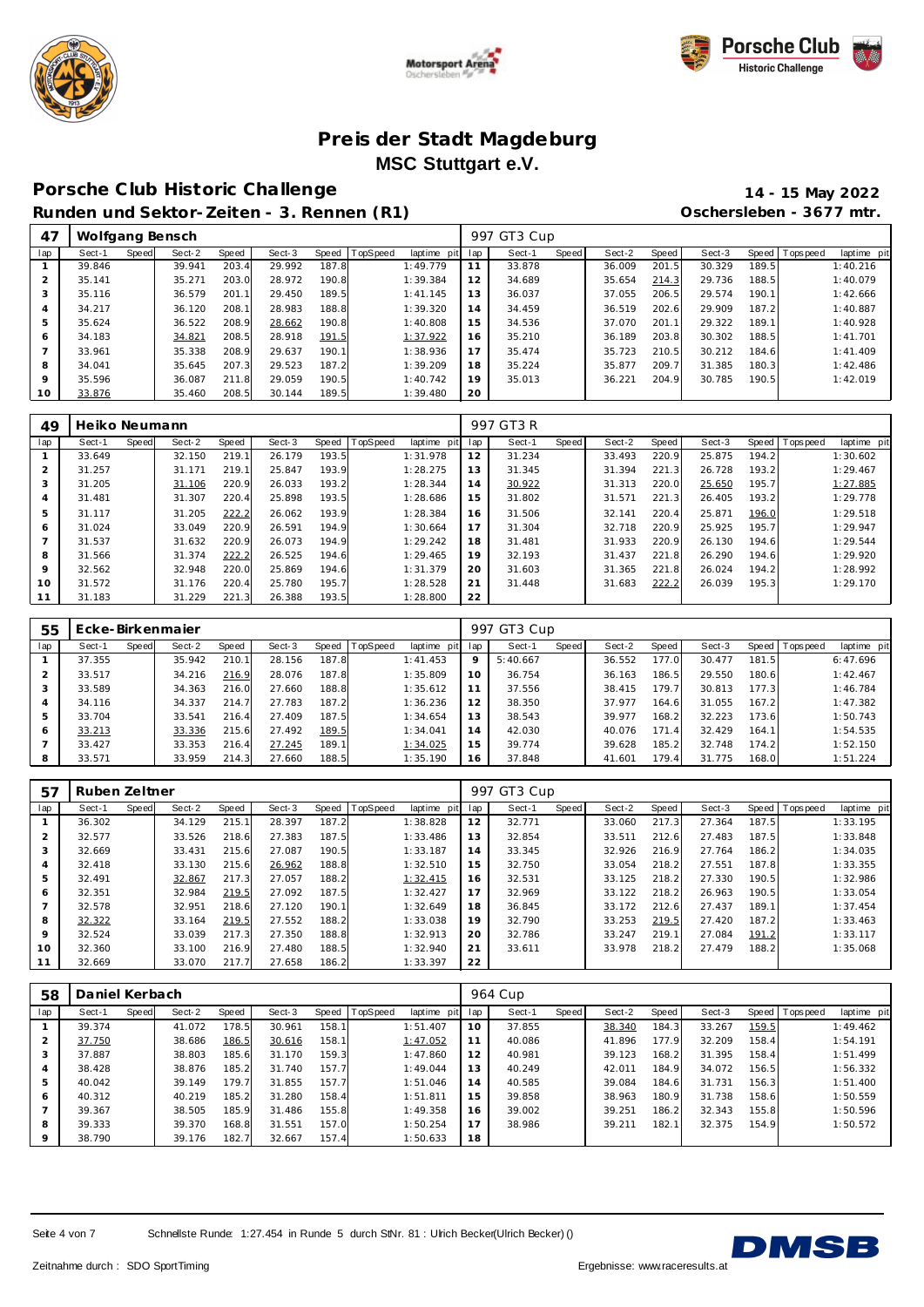





## **Porsche C lub Historic Challenge 14 - 15 May 2022**

**Runden und Sektor-Zeiten - 3. Rennen (R1) Oschersleben - 3677 mtr.**

| 66             | Heiner I mmig |       |        |       |        |       |          |             |     | 997 GT3 Cup |       |        |       |        |       |                |             |
|----------------|---------------|-------|--------|-------|--------|-------|----------|-------------|-----|-------------|-------|--------|-------|--------|-------|----------------|-------------|
| lap            | Sect-1        | Speed | Sect-2 | Speed | Sect-3 | Speed | TopSpeed | laptime pit | lap | Sect-1      | Speed | Sect-2 | Speed | Sect-3 |       | Speed Topspeed | laptime pit |
|                | 36.096        |       | 34.369 | 205.3 | 28.075 | 189.1 |          | 1:38.540    | 11  | 33.489      |       | 33.726 | 210.5 | 27.585 | 187.8 |                | 1:34.800    |
| $\overline{2}$ | 32.961        |       | 33.326 | 216.0 | 27.547 | 187.5 |          | 1:33.834    | 12  | 33.628      |       | 33.125 | 216.9 | 27.506 | 186.9 |                | 1:34.259    |
| 3              | 33.063        |       | 33.162 | 213.9 | 27.224 | 188.2 |          | 1:33.449    | 13  | 32.686      |       | 33.314 | 213.9 | 28.036 | 187.2 |                | 1:34.036    |
| 4              | 32.493        |       | 32.818 | 215.6 | 26.957 | 188.2 |          | 1:32.268    | 14  | 35.100      |       | 33.496 | 212.6 | 27.345 | 188.5 |                | 1:35.941    |
| 5              | 32.542        |       | 33.079 | 215.6 | 26.980 | 188.5 |          | 1:32.601    | 15  | 32.819      |       | 33.803 | 211.4 | 29.122 | 186.2 |                | 1:35.744    |
| 6              | 32.858        |       | 33.092 | 217.7 | 27.280 | 186.5 |          | 1:33.230    | 16  | 33.060      |       | 35.629 | 215.6 | 27.260 | 188.5 |                | 1:35.949    |
|                | 33.592        |       | 34.229 | 216.0 | 28.108 | 189.1 |          | 1:35.929    | 17  | 33.433      |       | 33.572 | 209.3 | 28.357 | 186.9 |                | 1:35.362    |
| 8              | 33.330        |       | 34.269 | 216.4 | 27.647 | 187.8 |          | 1:35.246    | 18  | 33.635      |       | 33.800 | 209.7 | 28.098 | 186.2 |                | 1:35.533    |
| 9              | 32.897        |       | 33.407 | 216.0 | 27.271 | 186.5 |          | 1:33.575    | 19  | 34.072      |       | 34.611 | 217.3 | 27.310 | 188.2 |                | 1:35.993    |
| 10             | 32.888        |       | 33.151 | 215.6 | 27.999 | 188.2 |          | 1:34.038    | 20  | 33.153      |       | 33.520 | 215.6 | 27.319 | 188.2 |                | 1:33.992    |

| 67          | Läuferts-Läuferts |       |        |       |        |       |          |                | 91  | (991) GT3 Cup |       |        |       |        |       |                |             |
|-------------|-------------------|-------|--------|-------|--------|-------|----------|----------------|-----|---------------|-------|--------|-------|--------|-------|----------------|-------------|
| lap         | Sect-1            | Speed | Sect-2 | Speed | Sect-3 | Speed | TopSpeed | laptime<br>pit | lap | Sect-1        | Speed | Sect-2 | Speed | Sect-3 |       | Speed Topspeed | laptime pit |
|             | 36.689            |       | 35.680 | 213.9 | 28.321 | 190.8 |          | 1:40.690       | 11  | 33.835        |       | 36.975 |       | 27.578 | 190.5 |                | 1:38.388    |
| 2           | 33.933            |       | 34.097 | 215.6 | 28.034 | 192.2 |          | 1:36.064       | 12  | 33.552        |       | 33.810 | 215.6 | 27.829 | 191.8 |                | 1:35.191    |
| 3           | 33.166            |       | 34.051 | 220.9 | 27.822 | 191.8 |          | 1:35.039       | 13  | 33.635        |       |        |       |        | 190.8 |                | 1:35.132    |
| 4           | 33.145            |       | 33.660 | 219.5 | 27.382 | 190.8 |          | 1:34.187       | 14  | 33.228        |       | 34.826 | 201.1 | 27.916 | 192.2 |                | 1:35.970    |
| 5           | 33.526            |       | 33.446 |       | 27.208 | 193.2 |          | 1:34.180       | 15  | 33.933        |       | 36.076 | 205.3 | 27.957 | 191.2 |                | 1:37.966    |
| 6           | 33.284            |       | 33.377 |       | 27.537 | 191.5 |          | 1:34.198       | 16  | 33.010        |       | 36.188 | 216.9 | 27.649 | 191.5 |                | 1:36.847    |
| 7           | 33.060            |       | 33.747 |       | 27.318 | 191.2 |          | 1:34.125       | 17  | 33.596        |       | 36.618 | 218.2 | 27.583 | 190.1 |                | 1:37.797    |
| 8           | 33.482            |       | 33.393 |       | 27.314 | 192.2 |          | 1:34.189       | 18  | 33.388        |       | 35.360 | 218.2 | 28.236 | 191.5 |                | 1:36.984    |
| $\mathsf Q$ | 34.200            |       | 34.213 | 216.0 | 27.612 | 192.2 |          | 1:36.025       | 19  | 33.160        |       | 35.585 | 220.0 | 28.159 | 191.2 |                | 1:36.904    |
| 10          | 32.897            |       | 34.154 |       | 27.372 | 190.8 |          | 1:34.423       | 20  | 33.075        |       | 34.732 | 217.7 | 28.885 | 188.8 |                | 1:36.692    |

| 68             | Salmen-Salmen |       |        |       |        |       |          |             | 911 | (991) GT3 Cup |       |        |       |        |       |                |             |
|----------------|---------------|-------|--------|-------|--------|-------|----------|-------------|-----|---------------|-------|--------|-------|--------|-------|----------------|-------------|
| lap            | Sect-1        | Speed | Sect-2 | Speed | Sect-3 | Speed | TopSpeed | laptime pit | lap | Sect-1        | Speed | Sect-2 | Speed | Sect-3 |       | Speed Topspeed | laptime pit |
|                | 35.524        |       | 34.604 | 220.4 | 28.115 | 193.9 |          | 1:38.243    | 12  | 31.930        |       | 32.843 | 223.1 | 27.271 | 194.9 |                | 1:32.044    |
| 2              | 32.751        |       | 33.505 | 223.1 | 27.477 | 193.5 |          | 1:33.733    | 13  | 32.103        |       | 34.865 | 222.7 | 26.841 | 195.7 |                | 1:33.809    |
| 3              | 32.666        |       | 33.142 | 218.6 | 27.350 | 192.2 |          | 1:33.158    | 14  | 31.971        |       | 34.414 | 216.9 | 27.344 | 186.9 |                | 1:33.729    |
| 4              | 32.353        |       | 32.403 | 217.3 | 27.115 | 194.9 |          | 1:31.871    | 15  | 32.574        |       | 34.825 | 219.5 | 26.780 | 194.9 |                | 1:34.179    |
| 5              | 32.162        |       | 32.669 | 223.6 | 26.865 | 192.9 |          | 1:31.696    | 16  |               |       |        | 220.4 | 27.230 | 192.9 |                | 1:34.186    |
| 6              | 32.039        |       | 33.967 | 223.1 | 27.034 | 195.3 |          | 1:33.040    | 17  | 32.482        |       | 33.496 | 221.8 | 26.999 | 194.9 |                | 1:32.977    |
| $\overline{7}$ | 32.368        |       | 32.891 | 222.7 | 27.335 | 194.6 |          | 1:32.594    | 18  | 32.413        |       | 33.254 | 222.2 | 26.836 | 194.9 |                | 1:32.503    |
| 8              | 33.026        |       | 33.286 | 222.2 | 27.156 | 195.7 |          | 1:33.468    | 19  | 31.986        |       | 32.774 | 221.8 | 27.197 | 191.5 |                | 1:31.957    |
| $\mathsf{Q}$   |               |       |        | 223.1 | 27.337 | 194.6 |          | 1:32.155    | 20  | 32.359        |       | 32.910 | 222.2 | 26.927 | 196.7 |                | 1:32.196    |
| 10             |               |       |        | 222.2 | 27.610 | 195.3 |          | 1:32.673    | 21  | 32.269        |       | 32.941 | 222.2 | 27.502 | 194.6 |                | 1:32.712    |
| 11             | 32.274        |       | 32.610 | 223.6 | 26.922 | 196.0 |          | 1:31.806    | 22  |               |       |        |       |        |       |                |             |

| 69             |        | horsten Rose |        |       |        |       |                 |             | 911 | (991) Sonst |       |        |       |        |       |                 |             |
|----------------|--------|--------------|--------|-------|--------|-------|-----------------|-------------|-----|-------------|-------|--------|-------|--------|-------|-----------------|-------------|
| lap            | Sect-1 | Speed        | Sect-2 | Speed | Sect-3 | Speed | <b>TopSpeed</b> | laptime pit | lap | Sect-1      | Speed | Sect-2 | Speed | Sect-3 |       | Speed Tops peed | laptime pit |
|                | 35.952 |              | 34.342 | 218.6 | 27.661 | 191.8 |                 | 1:37.955    | 12  | 32.066      |       | 33.334 | 219.5 | 27.383 | 193.2 |                 | 1:32.783    |
| $\overline{2}$ | 33.201 |              | 33.261 | 222.2 | 27.425 | 190.5 |                 | 1:33.887    | 13  | 32.338      |       | 35.019 | 219.1 | 26.684 | 193.2 |                 | 1:34.041    |
| 3              | 32.688 |              | 33.397 | 221.3 | 27.044 | 192.5 |                 | 1:33.129    | 14  | 32.329      |       | 32.759 | 221.3 | 26.684 | 191.8 |                 | 1:31.772    |
| 4              | 32.328 |              | 32.702 | 222.2 | 26.900 | 191.5 |                 | 1:31.930    | 15  | 32.305      |       | 33.565 | 220.0 | 26.633 | 192.9 |                 | 1:32.503    |
| 5              | 32.150 |              | 33.002 | 221.8 | 26.853 | 192.2 |                 | 1:32.005    | 16  | 32.182      |       | 32.839 | 221.8 | 26.843 | 192.9 |                 | 1:31.864    |
| 6              | 31.905 |              | 32.945 | 222.2 | 26.776 | 192.9 |                 | 1:31.626    | 17  | 32.286      |       | 32.838 | 222.2 | 26.895 | 192.9 |                 | 1:32.019    |
|                | 32.149 |              | 32.839 | 223.6 | 26.603 | 192.9 |                 | 1:31.591    | 18  | 32.216      |       | 34.034 | 216.9 | 26.597 | 193.9 |                 | 1:32.847    |
| 8              | 32.174 |              | 33.985 | 219.5 | 26.426 | 193.9 |                 | 1:32.585    | 19  | 32.109      |       | 32.579 | 224.1 | 26.681 | 193.5 |                 | 1:31.369    |
| 9              | 31.986 |              | 32.633 | 221.8 | 26.193 | 193.5 |                 | 1:30.812    | 20  | 33.610      |       | 32.967 | 222.2 | 26.813 | 192.2 |                 | 1:33.390    |
| 10             | 32.137 |              | 32.785 | 221.8 | 26.626 | 193.2 |                 | 1:31.548    | 21  | 32.290      |       | 32.967 | 222.7 | 27.000 | 192.5 |                 | 1:32.257    |
| 11             | 31.873 |              | 33.049 | 222.2 | 26.615 | 193.9 |                 | 1:31.537    | 22  |             |       |        |       |        |       |                 |             |

| 73          | Udo Schwarz |       |        |       |        |       |                 |             | 911 | (991) GT3 Cup |       |        |       |        |       |                   |             |
|-------------|-------------|-------|--------|-------|--------|-------|-----------------|-------------|-----|---------------|-------|--------|-------|--------|-------|-------------------|-------------|
| lap         | Sect-1      | Speed | Sect-2 | Speed | Sect-3 | Speed | <b>TopSpeed</b> | laptime pit | lap | Sect-1        | Speed | Sect-2 | Speed | Sect-3 |       | Speed   Tops peed | laptime pit |
|             | 36.837      |       | 34.692 | 215.6 | 28.290 | 189.1 |                 | 1:39.819    |     | 33.686        |       | 34.444 | 214.3 | 28.507 | 188.5 |                   | 1:36.637    |
| 2           | 34.075      |       | 34.063 | 216.9 | 28.021 | 189.1 |                 | 1:36.159    | 12  | 33.749        |       | 34.372 | 216.0 | 28.226 | 190.5 |                   | 1:36.347    |
| 3           | 33.545      |       | 34.075 | 214.7 | 28.125 | 189.1 |                 | 1:35.745    | 13  | 33.832        |       | 34.418 | 206.1 | 28.267 | 189.5 |                   | 1:36.517    |
| 4           | 33.215      |       | 34.007 | 217.3 | 28.167 | 187.5 |                 | 1:35.389    | 14  | 33.699        |       | 34.302 | 216.0 | 27.646 | 189.5 |                   | 1:35.647    |
| 5           | 34.040      |       | 34.059 | 217.3 | 27.694 | 189.5 |                 | 1:35.793    | 15  | 33.809        |       | 34.724 | 215.6 | 28.407 | 188.5 |                   | 1:36.940    |
| 6           | 33.371      |       | 34.000 | 216.0 | 27.926 | 190.1 |                 | 1:35.297    | 16  | 33.150        |       | 35.166 | 216.0 | 28.713 | 188.8 |                   | 1:37.029    |
| 7           | 33.448      |       | 34.276 | 206.1 | 28.383 | 190.1 |                 | 1:36.107    | 17  | 33.535        |       | 35.390 | 216.9 | 29.005 | 189.1 |                   | 1:37.930    |
| 8           | 33.733      |       | 34.349 | 216.4 | 28.164 | 189.8 |                 | 1:36.246    | 18  | 33.769        |       | 34.226 | 216.9 | 28.291 | 190.1 |                   | 1:36.286    |
| $\mathsf Q$ | 33.347      |       | 34.725 | 214.3 | 28.289 | 188.8 |                 | 1:36.361    | 19  | 33.721        |       | 34.482 | 218.2 | 28.421 | 188.8 |                   | 1:36.624    |
| 10          | 33.889      |       | 35.001 | 215.6 | 27.844 | 189.5 |                 | 1:36.734    | 20  | 33.704        |       | 34.807 | 217.7 | 28.482 | 188.5 |                   | 1:36.993    |

Seite 5 von 7 Schnellste Runde: 1:27.454 in Runde 5 durch StNr. 81 : Ulrich Becker(Ulrich Becker) ()

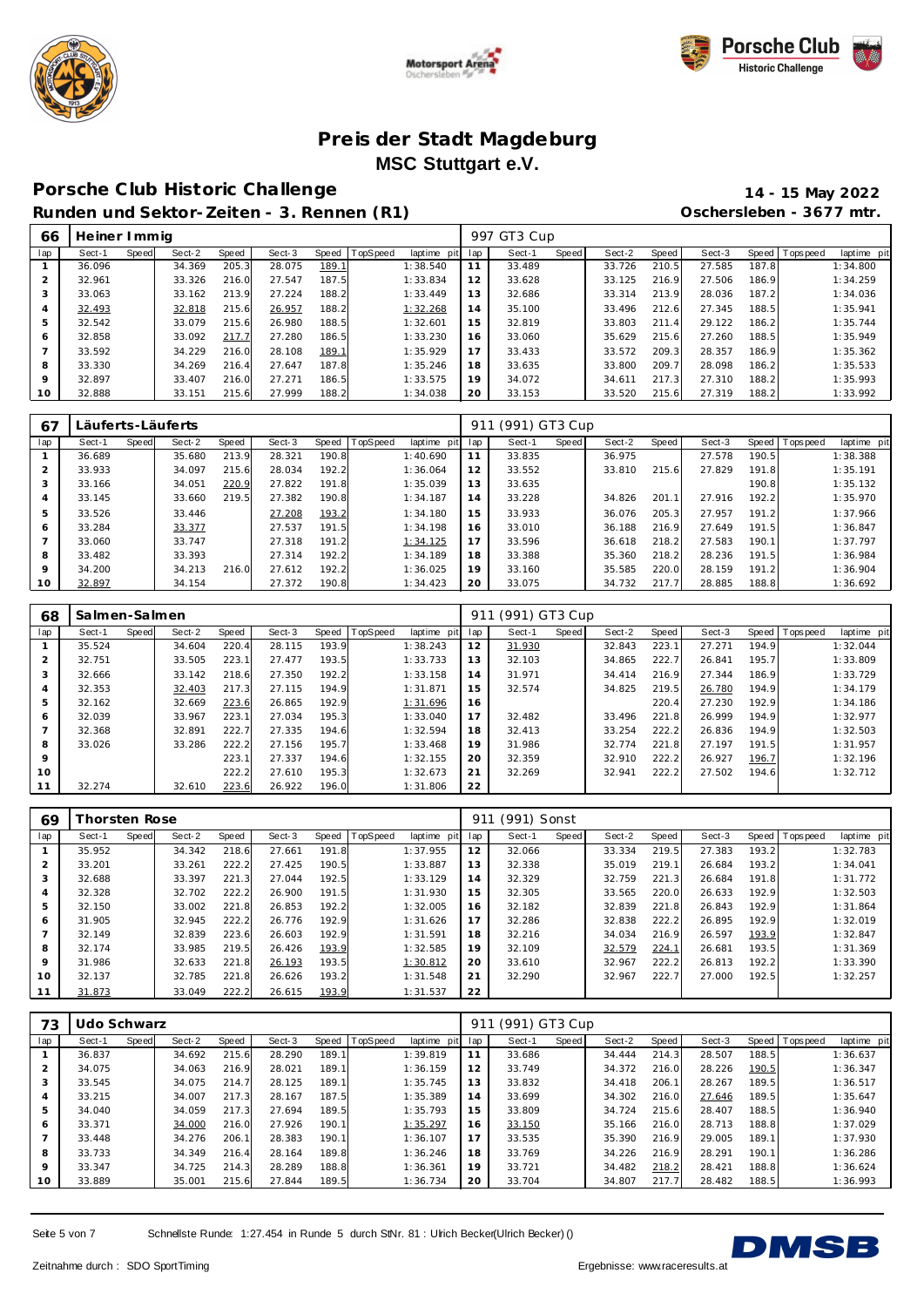





## **Porsche C lub Historic Challenge 14 - 15 May 2022**

**Runden und Sektor-Zeiten - 3. Rennen (R1) Oschersleben - 3677 mtr.**

| 74             | Jürgen Albert |       |        |       |        |       |                |             | 911 | (991) GT3 Cup |       |        |       |        |       |                   |             |
|----------------|---------------|-------|--------|-------|--------|-------|----------------|-------------|-----|---------------|-------|--------|-------|--------|-------|-------------------|-------------|
| lap            | Sect-1        | Speed | Sect-2 | Speed | Sect-3 |       | Speed TopSpeed | laptime pit | lap | Sect-1        | Speed | Sect-2 | Speed | Sect-3 |       | Speed   Tops peed | laptime pit |
|                | 36.767        |       | 34.111 | 194.2 | 27.909 | 190.5 |                | 1:38.787    | 12  | 32.157        |       | 33.143 | 214.7 | 28.835 | 193.2 |                   | 1:34.135    |
| 2              | 32.973        |       | 33.222 | 209.3 | 27.694 | 193.2 |                | 1:33.889    | 13  | 32.382        |       | 33.664 | 217.7 | 26.670 | 195.3 |                   | 1:32.716    |
| 3              | 32.722        |       | 32.599 | 215.6 | 27.090 | 194.2 |                | 1:32.411    | 14  | 32.577        |       | 32.810 | 220.0 | 26.536 | 191.8 |                   | 1:31.923    |
| 4              | 32.184        |       | 32.759 | 216.9 | 26.903 | 193.9 |                | 1:31.846    | 15  | 32.159        |       | 33.416 | 216.9 | 26.661 | 195.7 |                   | 1:32.236    |
| 5              | 32.661        |       | 32.611 | 207.7 | 26.903 | 192.2 |                | 1:32.175    | 16  | 32.334        |       | 33.184 | 218.6 | 26.788 | 193.9 |                   | 1:32.306    |
| 6              | 31.922        |       | 32.625 | 220.4 | 26.895 | 195.3 |                | 1:31.442    | 17  | 32.134        |       | 32.620 | 217.3 | 26.797 | 194.6 |                   | 1:31.551    |
| $\overline{ }$ | 32.319        |       | 32.697 | 221.8 | 26.822 | 194.2 |                | 1:31.838    | 18  | 32.620        |       | 33.648 | 212.6 | 27.160 | 192.9 |                   | 1:33.428    |
| 8              | 32.777        |       | 32.968 | 215.1 | 26.837 | 193.9 |                | 1:32.582    | 19  | 31.814        |       | 32.516 | 218.6 | 26.792 | 194.2 |                   | 1:31.122    |
| 9              | 31.874        |       | 32.621 | 218.6 | 26.617 | 194.9 |                | 1:31.112    | 20  | 33.200        |       | 33.661 | 215.6 | 26.734 | 193.9 |                   | 1:33.595    |
| 10             | 31.910        |       | 33.111 | 222.2 | 26.095 | 194.9 |                | 1:31.116    | 21  | 32.076        |       | 32.572 | 221.3 | 28.024 | 189.5 |                   | 1:32.672    |
|                | 31.854        |       | 33.006 | 217.3 | 26.594 | 194.9 |                | 1:31.454    | 22  |               |       |        |       |        |       |                   |             |

| 76             | Eduard Heinz |       |        |       |        |       |                |             |     | (991) GT3 Cup |       |        |       |        |       |                 |             |
|----------------|--------------|-------|--------|-------|--------|-------|----------------|-------------|-----|---------------|-------|--------|-------|--------|-------|-----------------|-------------|
| lap            | Sect-1       | Speed | Sect-2 | Speed | Sect-3 |       | Speed TopSpeed | laptime pit | lap | Sect-1        | Speed | Sect-2 | Speed | Sect-3 |       | Speed Tops peed | laptime pit |
|                | 35.269       |       | 34.399 | 213.9 | 27.751 | 189.5 |                | 1:37.419    | 11  | 32.434        |       | 32.912 | 216.4 | 27.202 | 188.5 |                 | 1:32.548    |
| 2              | 33.146       |       | 33.339 | 213.4 | 27.494 | 188.5 |                | 1:33.979    | 12  | 32.339        |       | 32.928 | 216.0 | 27.278 | 188.8 |                 | 1:32.545    |
| 3              | 33.558       |       | 33.181 | 215.6 | 27.210 | 188.2 |                | 1:33.949    | 13  | 33.077        |       | 34.806 | 216.0 | 28.566 | 187.2 |                 | 1:36.449    |
| $\overline{4}$ | 32.389       |       | 32.600 | 217.3 | 26.836 | 188.5 |                | 1:31.825    | 14  | 54.280        |       | 34.132 | 214.7 | 27.315 | 189.5 |                 | 1:55.727    |
| 5              | 32.445       |       | 32.566 | 217.7 | 26.912 | 188.2 |                | 1:31.923    | 15  | 32.866        |       | 33.200 | 216.0 | 27.346 | 189.1 |                 | 1:33.412    |
| 6              | 33.005       |       | 32.764 | 217.7 | 26.765 | 189.5 |                | 1:32.534    | 16  | 34.328        |       | 56.213 | 189.5 | 29.314 | 184.3 |                 | 1:59.855    |
| $\overline{ }$ | 32.788       |       | 32.804 | 216.0 | 26.805 | 189.8 |                | 1:32.397    | 17  | 33.964        |       | 36.524 | 198.5 | 28.195 | 187.5 |                 | 1:38.683    |
| 8              | 33.468       |       | 32.582 | 215.1 | 27.462 | 188.8 |                | 1:33.512    | 18  | 32.932        |       | 33.595 | 216.4 | 27.283 | 189.8 |                 | 1:33.810    |
| $\mathsf Q$    | 32.361       |       | 32.509 | 216.9 | 26.900 | 189.5 |                | 1:31.770    | 19  | 32.769        |       | 34.286 | 217.3 | 27.292 | 188.2 |                 | 1:34.347    |
| 10             | 32.134       |       | 32.935 | 214.3 | 27.520 | 187.5 |                | 1:32.589    | 20  | 32.570        |       | 33.836 | 216.9 | 27.834 | 188.2 |                 | 1:34.240    |

|                | Florian Ulbricht |       |        |       |        |       |          |             |     | 997 GT3 Cup |       |        |       |        |       |                 |             |
|----------------|------------------|-------|--------|-------|--------|-------|----------|-------------|-----|-------------|-------|--------|-------|--------|-------|-----------------|-------------|
| lap            | Sect-1           | Speed | Sect-2 | Speed | Sect-3 | Speed | TopSpeed | laptime pit | lap | Sect-1      | Speed | Sect-2 | Speed | Sect-3 |       | Speed Tops peed | laptime pit |
|                | 39.221           |       | 36.669 | 198.5 | 28.795 | 193.2 |          | 1:44.685    | 11  | 33.460      |       | 34.469 | 222.2 | 28.154 | 196.0 |                 | 1:36.083    |
| 2              | 35.238           |       | 34.096 | 199.6 | 28.369 | 193.9 |          | 1:37.703    | 12  | 34.024      |       | 34.213 | 210.5 | 29.537 | 193.2 |                 | 1:37.774    |
| 3              | 34.019           |       | 33.798 | 207.3 | 27.694 | 194.6 |          | 1:35.511    | 13  | 33.226      |       | 34.366 | 223.1 | 27.564 | 193.9 |                 | 1:35.156    |
| $\overline{4}$ | 33.636           |       | 33.944 | 200.7 | 27.878 | 195.7 |          | 1:35.458    | 14  | 33.644      |       | 34.232 | 216.0 | 27.731 | 196.0 |                 | 1:35.607    |
| 5              | 33.691           |       | 33.875 | 217.3 | 27.801 | 194.2 |          | 1:35.367    | 15  | 33.617      |       | 35.153 | 221.8 | 28.008 | 194.6 |                 | 1:36.778    |
| 6              | 33.442           |       | 34.257 | 177.9 | 28.494 | 194.6 |          | 1:36.193    | 16  | 35.707      |       | 33.880 | 222.2 | 27.985 | 193.9 |                 | 1:37.572    |
|                | 34.011           |       | 34.304 | 219.1 | 27.846 | 191.5 |          | 1:36.161    | 17  | 34.785      |       | 34.580 | 210.5 | 28.456 | 193.5 |                 | 1:37.821    |
| 8              | 33.169           |       | 33.276 | 223.1 | 28.083 | 193.9 |          | 1:34.528    | 18  | 33.680      |       | 34.131 | 220.4 | 28.084 | 195.7 |                 | 1:35.895    |
| 9              | 33.612           |       | 33.330 | 223.1 | 27.009 | 196.4 |          | 1:33.951    | 19  | 34.727      |       | 33.478 | 199.3 | 28.687 | 193.5 |                 | 1:36.892    |
| 10             | 34.446           |       | 35.088 | 222.7 | 27.682 | 193.9 |          | 1:37.216    | 20  | 34.043      |       | 35.501 | 221.8 | 27.655 | 194.6 |                 | 1:37.199    |

| 78  | Klaus Horn |       |        |       |        |       |          |             | 911 | (991) GT3 R |       |        |       |        |       |                   |             |
|-----|------------|-------|--------|-------|--------|-------|----------|-------------|-----|-------------|-------|--------|-------|--------|-------|-------------------|-------------|
| lap | Sect-1     | Speed | Sect-2 | Speed | Sect-3 | Speed | TopSpeed | laptime pit | lap | Sect-1      | Speed | Sect-2 | Speed | Sect-3 |       | Speed   Tops peed | laptime pit |
|     | 35.007     |       | 33.190 | 220.4 | 26.740 | 193.5 |          | 1:34.937    | 12  | 31.634      |       | 31.898 | 220.4 | 25.499 | 196.0 |                   | 1:29.031    |
|     | 31.798     |       | 32.126 | 221.8 | 25.950 | 193.9 |          | 1:29.874    | 13  | 32.570      |       | 32.044 | 222.2 | 25.604 | 195.7 |                   | 1:30.218    |
| 3   | 31.372     |       | 31.769 | 222.2 | 25.972 | 196.7 |          | 1:29.113    | 14  | 31.560      |       | 32.337 | 219.1 | 25.627 | 193.5 |                   | 1:29.524    |
| 4   | 32.251     |       | 32.061 | 220.4 | 25.624 | 197.1 |          | 1:29.936    | 15  | 31.519      |       | 32.015 | 219.5 | 25.822 | 191.5 |                   | 1:29.356    |
| 5   | 31.415     |       | 32.348 | 220.4 | 25.717 | 196.4 |          | 1:29.480    | 16  | 31.664      |       | 34.410 | 219.5 | 25.703 | 193.5 |                   | 1:31.777    |
| 6   | 31.911     |       | 32.362 | 221.8 | 26.401 | 195.3 |          | 1:30.674    | 17  | 31.822      |       | 32.717 | 221.8 | 26.361 | 196.7 |                   | 1:30.900    |
|     | 31.662     |       | 31.749 | 221.3 | 25.755 | 191.8 |          | 1:29.166    | 18  | 31.651      |       | 32.149 | 222.2 | 27.111 | 192.5 |                   | 1:30.911    |
| 8   | 31.355     |       | 32.051 | 220.0 | 25.510 | 194.9 |          | 1:28.916    | 19  | 31.753      |       | 32.462 | 220.0 | 25.841 | 194.9 |                   | 1:30.056    |
| 9   | 31.303     |       | 32.108 | 219.5 | 26.087 | 196.0 |          | 1:29.498    | 20  | 31.950      |       | 32.912 | 220.9 | 26.002 | 195.3 |                   | 1:30.864    |
| 10  | 31.860     |       | 31.505 | 221.8 | 25.424 | 191.2 |          | 1:28.789    | 21  | 32.482      |       | 32.435 | 221.8 | 26.663 | 193.2 |                   | 1:31.580    |
| 11  | 31.421     |       | 31.673 | 222.2 | 25.494 | 194.2 |          | 1:28.588    | 22  |             |       |        |       |        |       |                   |             |

| 81             | Ulrich Becker |       |        |       |        |       |          |             | 911 | (991) GT3 R |       |        |       |        |       |                |             |
|----------------|---------------|-------|--------|-------|--------|-------|----------|-------------|-----|-------------|-------|--------|-------|--------|-------|----------------|-------------|
| lap            | Sect-1        | Speed | Sect-2 | Speed | Sect-3 | Speed | TopSpeed | laptime pit | lap | Sect-1      | Speed | Sect-2 | Speed | Sect-3 |       | Speed Topspeed | laptime pit |
|                | 34.601        |       | 32.569 | 217.7 | 26.454 | 195.3 |          | 1:33.624    | 12  | 31.597      |       | 33.102 | 218.6 | 26.074 | 196.4 |                | 1:30.773    |
| $\overline{2}$ | 31.952        |       | 31.820 | 220.9 | 26.232 | 188.8 |          | 1:30.004    | 13  | 31.334      |       | 31.301 | 216.9 | 27.154 | 192.9 |                | 1:29.789    |
| 3              | 31.588        |       | 31.359 | 221.8 | 25.692 | 194.9 |          | 1:28.639    | 14  | 31.553      |       | 30.958 | 221.3 | 25.555 | 195.7 |                | 1:28.066    |
| 4              | 31.212        |       | 31.061 | 220.9 | 25.526 | 195.7 |          | 1:27.799    | 15  | 31.262      |       | 31.597 | 218.6 | 26.362 | 196.0 |                | 1:29.221    |
| 5              | 30.808        |       | 31.128 | 222.2 | 25.518 | 194.2 |          | 1:27.454    | 16  | 31.424      |       | 32.075 | 217.7 | 25.967 | 196.0 |                | 1:29.466    |
| 6              | 31.114        |       | 32.401 | 218.6 | 25.906 | 196.0 |          | 1:29.421    | 17  | 31.396      |       | 32.578 | 222.2 | 26.030 | 196.4 |                | 1:30.004    |
|                | 31.433        |       | 31.489 | 219.1 | 25.962 | 197.4 |          | 1:28.884    | 18  | 31.498      |       | 31.850 | 216.0 | 26.199 | 196.7 |                | 1:29.547    |
| 8              | 31.767        |       | 31.278 | 220.4 | 26.710 | 195.7 |          | 1:29.755    | 19  | 32.297      |       | 31.275 | 222.2 | 26.186 | 194.6 |                | 1:29.758    |
| 9              | 32.395        |       | 32.910 | 219.5 | 25.829 | 196.7 |          | 1:31.134    | 20  | 31.712      |       | 31.452 | 223.1 | 25.889 | 196.7 |                | 1:29.053    |
| 10             | 31.689        |       | 31.077 | 221.8 | 25.845 | 195.3 |          | 1:28.611    | 21  | 31.629      |       | 31.625 | 224.1 | 25.922 | 197.4 |                | 1:29.176    |
| 11             | 31.217        |       | 31.105 | 220.4 | 26.355 | 195.7 |          | 1:28.677    | 22  |             |       |        |       |        |       |                |             |

Seite 6 von 7 Schnellste Runde: 1:27.454 in Runde 5 durch StNr. 81 : Ulrich Becker(Ulrich Becker) ()